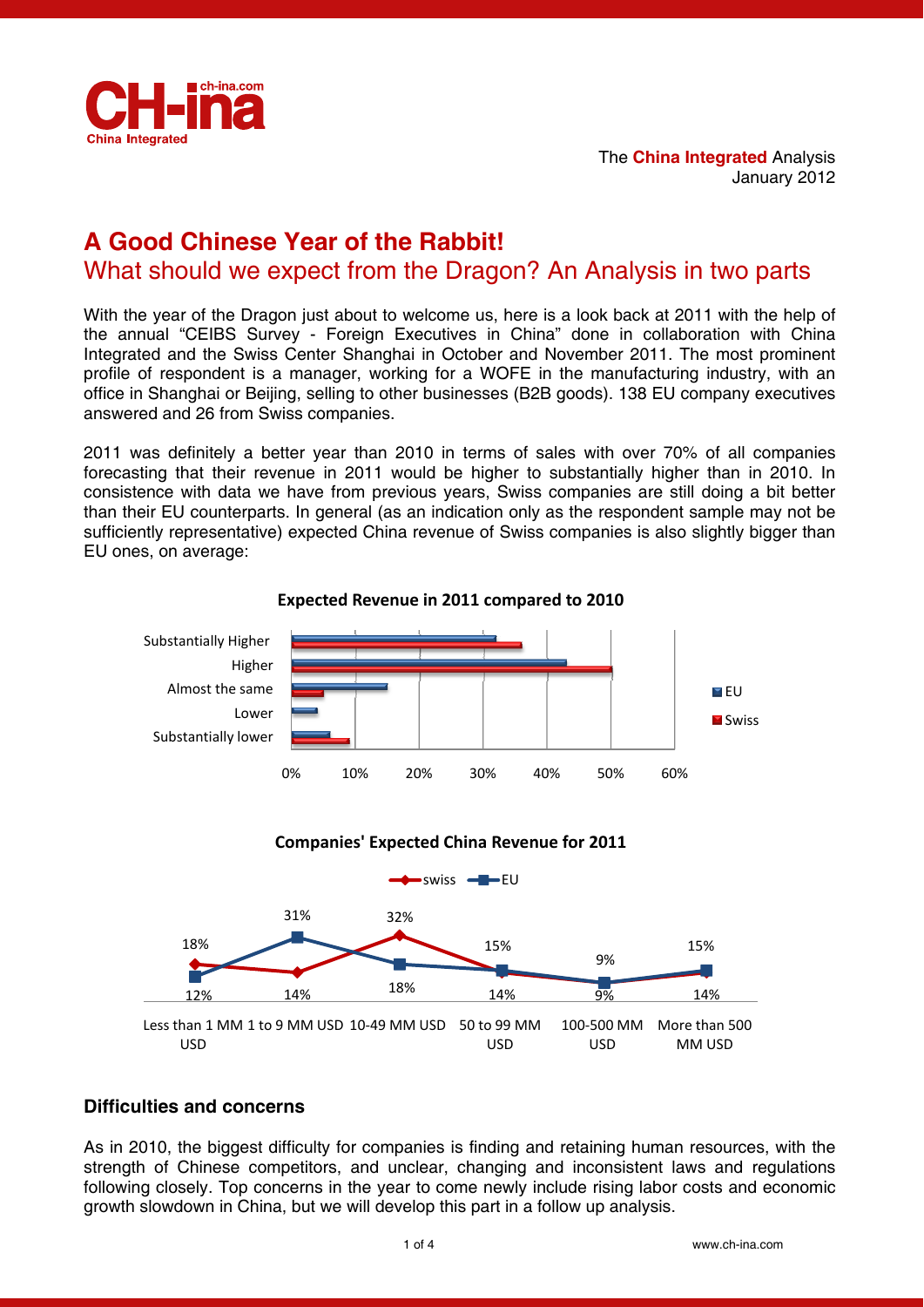# **Companies' biggest difficulties at present**



Despite the constant noise that this topic generates in Switzerland and in Europe and a slight average increase in reported IP Infringement, it is interesting to note that IP yet again has not climbed into the top reported difficulties, particularly for the Swiss companies, in line with previous year's data.

#### **Occurance of IP infringement over the past 3 years**

■ Combined Swiss & EU



# **Harder years & fiercer competition ahead, but very strong investments planned**

Due certainly to economic uncertainties, the confidence of Swiss companies in the ability of their China operations to do successful business is slightly lower than last year, though overall not taking a big knock despite slowing Chinese (and global) growth. Most probably due to still very strong growth expected in China in 2012 compared to the rest of the world (between 8 - 8.5%) investment plans in China in 2012 are extremely strong: 85% of Swiss and 74% of EU companies will be increasing their investments in China in the year to come.



**Confidence of Swiss companies in the ability of China**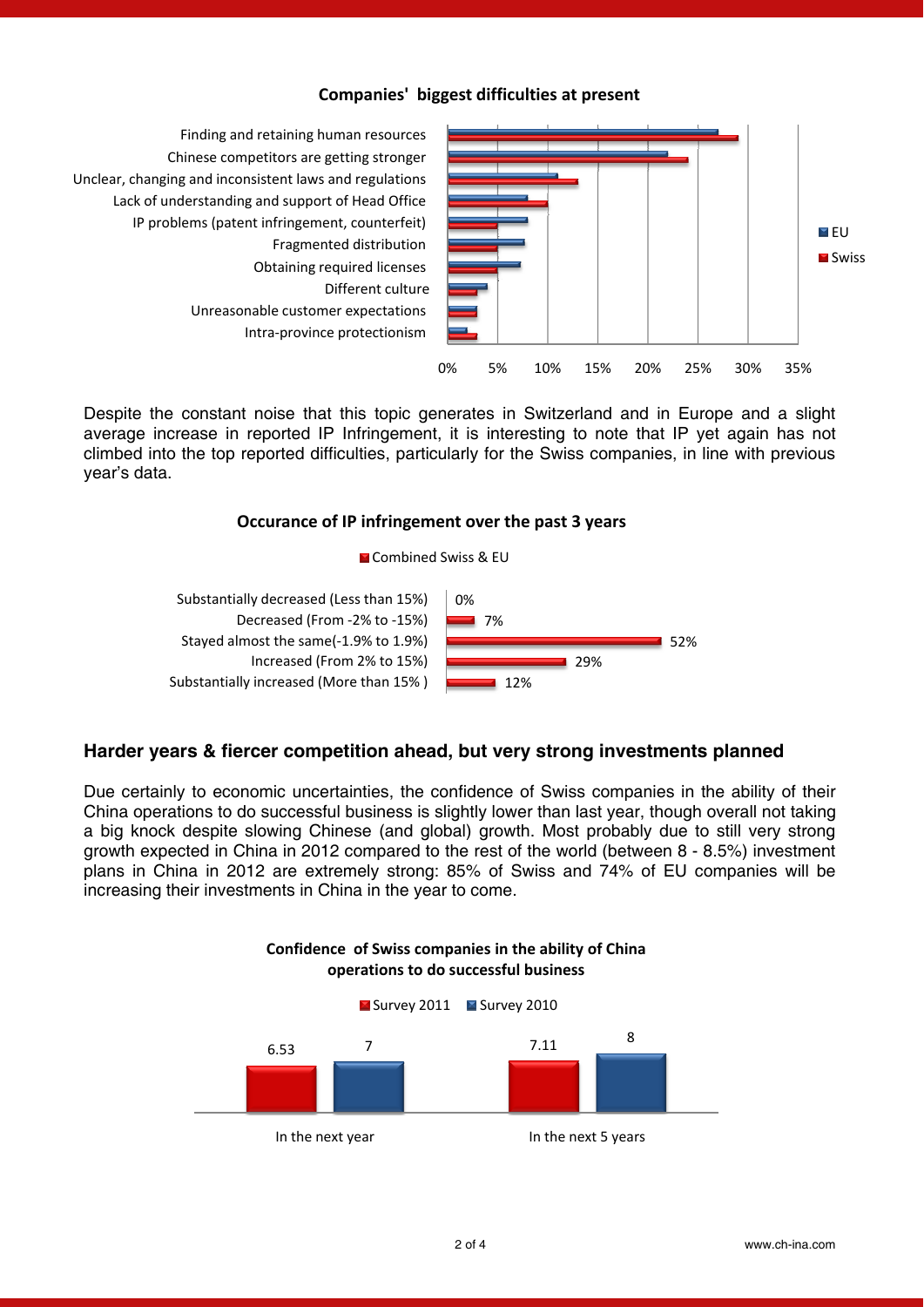#### **Investment plans for 2012**



Moving towards a service industry hub, Shanghai will not attract as much investment as the rest of the coastal provinces, though East China is still obviously the top place for investments. Chongqing in the inland is appearing as a strong location following the trend of greater Chain companies such as Foxconn, reported to invest USD 3 Bio. in Chongqing.

0.0% 5.0% 10.0% 15.0% 20.0% 25.0% Shenzhen Hebei, Shanxi, Inner Mongolia Shaanxi, Gansu, Qinghai, Ningxia, Xinjiang Liaoning, Jiling, Heilongjiang Henan, Hubei, Hunan Sichuan, Guizhou, Yunnan, Tibet Tianjin Guangdong, Guangxi, Hainan Beijing Chongqing Shanghai Jiangsu, Zhejiang, Anhui, Fujian, Jiangxi, Shandong **Where do the companies plan to invest?**  $\blacksquare$  Combined CH + EU

Competition in China is getting more and more intense with a growing trend that Chinese private enterprises are closing the gap with foreign companies in terms of competition. This is particularly so for Swiss companies, already identifying Chinese competitors as their major one.



## **Degree of competition facing companies**